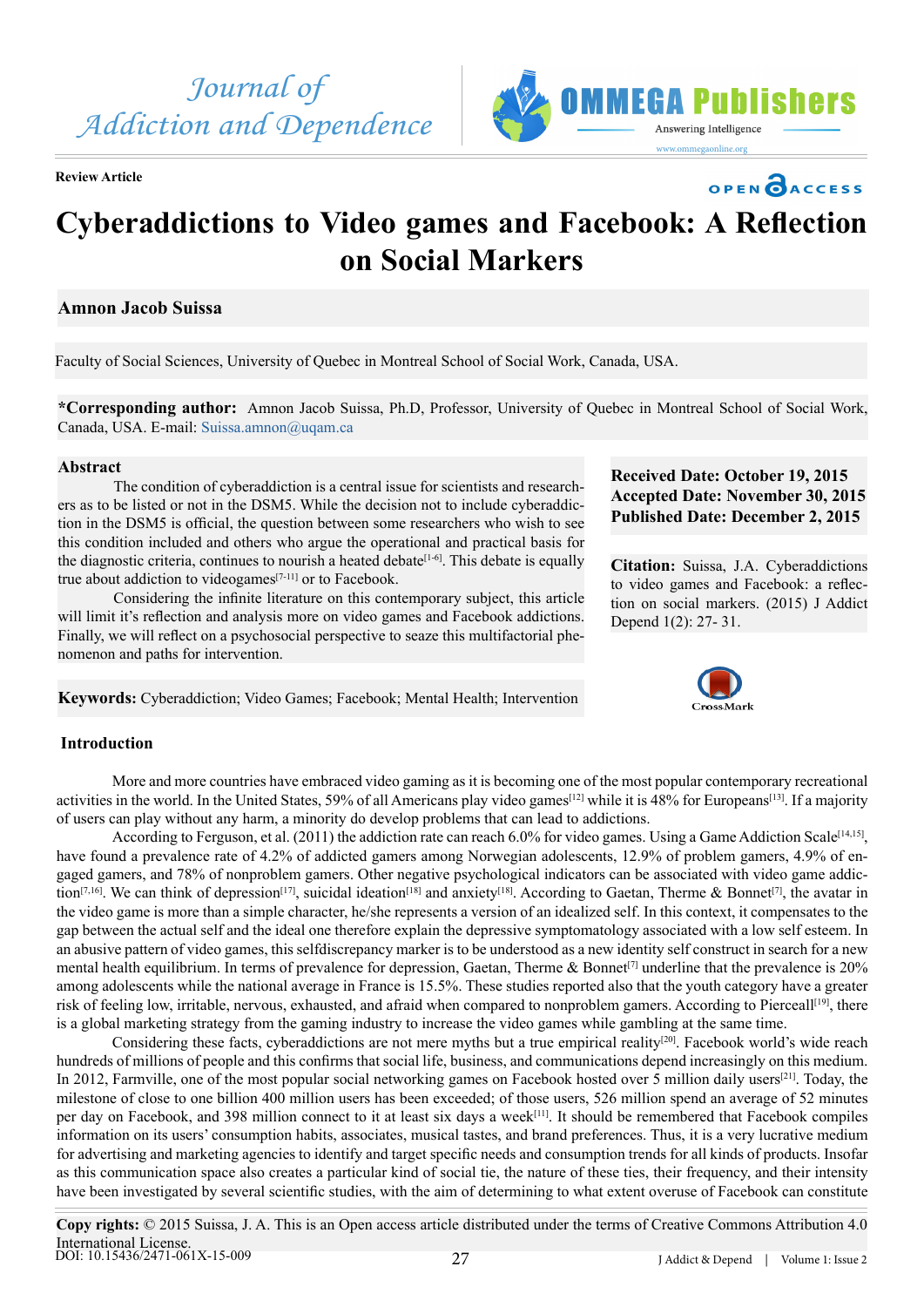

#### a cyberaddiction<sup>[10, 22-25]</sup>.

What is cyberaddiction? A complex phenomenon with no clear accepted definition. In this context, it is suggested to refer to criteria still directly inspired by pathological gambling or addictions to psychoactive substances (e.g., alcohol, heroin, cocaine, cannabis). In 2013, the psychiatrist responsible of the research committee for addictions in the DSM5, Charles O'Brien, insisted to consider more Internet gaming disorder instead of Internet use disorder<sup>[26,27]</sup>. Bearing these nuances and qualifications in mind, here are some attempts at a definition inspired by these remarks and observations.

1. Cyberaddiction is the excessive use of the means of communication offered by the Internet. An individual with this addiction has lost control and constantly seeks connection with the Internet, with the result that his/her social and personal life are organized around it.

2. Cyberaddiction is a psychological and social disorder resulting in a loss of control and an irresistible, obsessive need to use the Internet.

#### **The Example of Video Games**

Is there such a thing as online video game addiction? That is the question that was asked by a group of researchers with a cross-disciplinary review<sup>[\[28\]](#page-4-6)</sup>. To avoid confusion in ter-minology, Tisserson<sup>[\[29\]](#page-4-7)</sup> encourages us to consider what the word *virtual* means. By clearly distinguishing between *virtual* and *imaginary*, he reminds us that the form of relationship brought into play in the virtual spaces of the Internet is quite different from what exists when there is a real interlocutor. The five senses (hearing, taste, touch, smell, and vision) play a role in our face to face communications with an actual person, whereas there is little or no sensory connection when one imagines merely an interlocutor. Understood in this way, the virtual connection is neither real nor imaginary for the interlocutor, as it is limited to the senses of sight and/or hearing. In either case, excessive use represents a danger and creates the potential for cyberaddiction.

With regard to video games, and insofar as the gamer constructs his/her own trajectory, we observe two kinds of interactions. The first are sensory and motor interactions that relate to primary sensations, feelings of immediacy and allow stressful conditions such as fear, anger, or anxiety to show through. The second are emotional and narrative interactions that leave more room for empathy and identification; as Tisserson<sup>[29]</sup> would say, the player reflects before acting. Both kinds of interactions are essential to understand the process of problematic use because, when a player is in his/her "bubble," a drift in time and space, and dissociated from reality due to video games, he/she is immersed in a more compulsive activity.

Although it is well known that adolescents and young adults represent the most atrisk category, epidemiological data are to a certain extent rare. In one study based on clinical re-views of 11 cases, Pascutini, et al.<sup>[\[30\]](#page-4-8)</sup> used tests evaluating Internet use and the TejeiroSalguero scales for video games, depression, impulsivity, and sensation seeking. The results showed that the player's average age was 18.5 years and 90.9% were single men living with their parents. The average gaming time was 66.9 hours per week, ranging between a minimum of 14 and a maximum of 140 hours per week.

Based on MMORPGs (Massively Multiplayer Online RolePlaying Games), networked games with a large number of players[\[7, 31- 33\]](#page-3-1) confirmed the same trend. While World of Warcraft (WOW) is the most popular video game in the world with more than 12 million players, some studies reveal that the average age is 27 years, of whom 84% were men and 16% women.  $[21,34]$  A recent study of 1,420 online gamers playing MMORPGs revealed that the rate of cyberaddiction ranges between 3.6% and  $44.5\%$ , depending on the type of assessment used<sup>[35]</sup>. Years of exposure and total time spent online were identified as central to the development of the pattern of cyberaddiction. Valleur & Matysiak<sup>[\[31\]](#page-4-10)</sup> revisited the aspects that can "hook" the player, reminding us of the three key components: the act of playing a character, the nature of the world in which the character exists, and the community and social aspect that induces interdependency among players. In other words, MMORPGs allow players to explore the border between fantasy and reality, the real and the imaginary, the self and the other. Investing emotionally in a character can also mean losing oneself behind one's avatar, which can result in serious problems.

In terms of generation gap that often separates parents and their children in this technological world, Rossé<sup>[\[32\]](#page-4-11)</sup>, a clinician psychologist working on these issues, invites the parents to invest in the social world of their loved ones in order to keep in touch, not only in the virtual world but also in the daily reality of their lifestyle. The lack of investment can translate often in conflicts in parentchild communication. As the time spent in front of screens gradually increases to dangerous levels, and conflicts and misunderstandings in parentchild communications increase along with it, the young people tend to seek refuge in front of the screen even more, as a strategy for adapting to these tensions.

Clinical observations show that this tendency seems to be strongest in disengaged families, where there is often a lack of rules and rituals in relational and familial dynamics<sup>[\[36\]](#page-4-12)</sup>. Rossé [\[32\]](#page-4-11) emphasizes that most of these manifestations are found in difficult parental situations (divorce, singleparent family, weaker social ties and networks).

Another common denominator emerging from these clinical observations relates to the negative feelings these young people feel about society in general. As an alternative to an IRL (in real life) existence in which they are unable to integrate and belong, young people can avoid social reality by opting for a virtual world that can offer them almost everything in the here and now. This instantaneity also lets them avoid their body image issues, in that a young player's physical-and social-body can merge into and disappear behind a game character, an avatar, of his/her own choice. This transposition of psychosocial reality via virtual gaming also responds to relational and affective issues such as intimate encounters, which are often less restrictive and stressful than in real life. As an example, we can think about the annual avatar conventions around the world where the players come wearing their avatar's costumes. To what extent the player's real personality is invested by the character's avatar personality?

According to Rossé<sup>[32]</sup>, one of the most attractive features of these video games is the sense of being together in a community-neither alone nor with other people. Because they are able to feel in control of their relational and social world and situate their identity exactly where they would like it to be, young people respond momentarily to narcissistic feelings and benefit to some extent from antidepressive sensations, thanks to the world of gaming.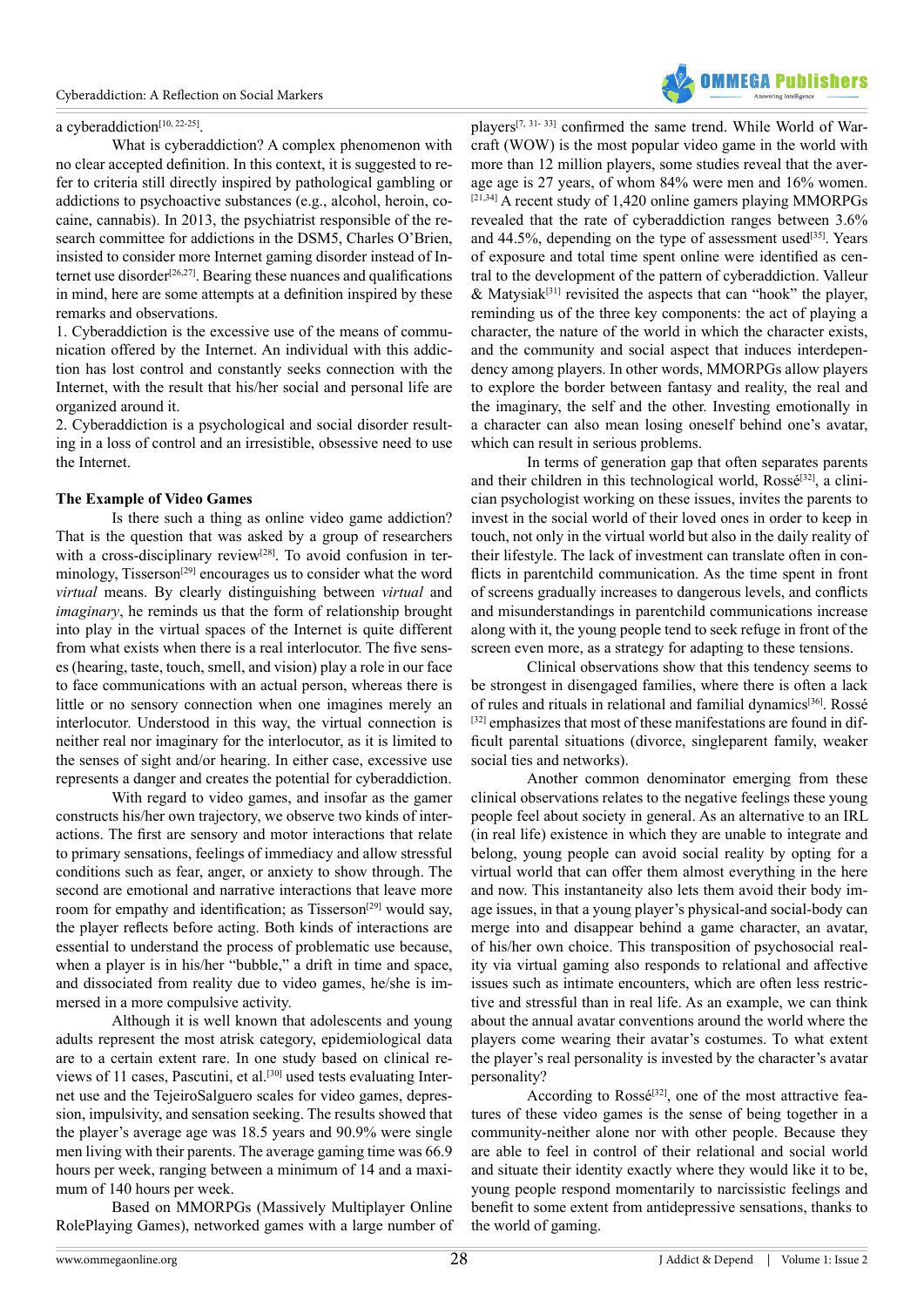

Among factors identified as being important in this potential cyberaddiction :

• **Infiniteness**: there is no end to gaming; it takes place 24/7 and is therefore accessible day and night;

• **Certainty**: as soon as one executes the right action, gratification is immediate. The key is the amount of time invested; you just need to invest enough time to succeed;

• **Immersion**: the magical and aesthetic worlds contribute to some extent as they exert a significant visual attraction;

• **The Importance of players' Community and Interdependence:** because gamers do not reveal their real identity and personality, and social reaction in the public sphere is put on the back burner, this social world organized around anonymity can encourage them to get "hooked" on the virtual social network;

• **Ubiquity**: doing more than one thing at once suits the multitasking personality. Clinically speaking, Hautefeuille & Wellenstein<sup>[33]</sup> corroborate this reality,

Showing that problematic kinds of video game use do indeed exist. In 2009, some 60 French language professionals around the world created a clinical network called *La Guilde*  (the Guild) with the aim of expanding their knowledge of these conditions and discussing possible approaches to clinical intervention and support. To sum up, they found that most gamers (77%) played MMORPGs and 69% of cases claimed to have become habituated to gaming, while 52% experienced depres-sive states<sup>[\[33\]](#page-4-13)</sup>. In Quebec, the largest treatment center in Quebec, Centre Dollard Cormier is currently treating 75 people suffering from this kind of addiction, which confirms that, although it concerns a virtual world, the problem is a real one<sup>[37]</sup>.

Some people defend the use of video games, claiming that some action games can increase visual acuity, ability to concentrate, and visual short term memory. On one hand we can think of the french child psychiatrist Marcel Rufo who suggests using an iPad at the age of three, as an alternative to treating hyperactive behavior with Ritalin. This psychiatrist has installed video games in his waiting room for his very young patients. The time these young children (aged three to four) spend playing, around 10 minutes, enables them to channel their attention in a positive way[:http://www.gameblog.fr/blogs/poufy/p\\_17505\\_](http://www.gameblog.fr/blogs/poufy/p_17505_marcel-rufo-conseille-les-jeux-video-des-3-ans) [marcelrufoconseillelesjeuxvideodes3ans](http://www.gameblog.fr/blogs/poufy/p_17505_marcel-rufo-conseille-les-jeux-video-des-3-ans) (consulted February 7, 2013). Viewed from this perspective, the use of video games can have a calming effect on hyperactive children and may even enhance the brain's intellectual capacities. On the other hand, Tisseron<sup>[29]</sup> an expert psychiatrist on Internet culture and child's development, did demonstrate that children develop their imagination, memory and resilience when they read books instead of reading on a screen. Among the explanations, the culture screen is an eternal present as it is an instant response with a click while in the book there is a before, a present and an after. This story narration while reading contributes to a better imagination for the child and therefore his development process. In the same logic, Pagani, Fitzpatrick & Barnett<sup>[\[38\]](#page-4-15)</sup> did find that every hour a child (29 months) is exposed to a television screen translates into a diminution of vocabulary and competencies in mathematics, a lower participation in the classroom and lower physical skills while joining the preschool level. To the extent that the early child period constitute a crucial phase for the brain's development, the child learns by what Pagani, Fitzpatrick & Barnett call " direct experiences", interactions with humans that permits the

growth of social and emotional intelligence.

One of the last medical discoveries using a video game is it's application of eye complications and treatment<sup>[\[39\]](#page-4-16)</sup>. A researcher from McGill University, Dr Simon Clavagnier, developed a video game in collaboration with Ubisoft company. It is a black and white game where the interactive elements are in red and blue in order to target each eye. Suffering from amblyopia, a visual deficiency where the brain uses only one eye the other one being too weak, the video treatment create the conditions where the two eyes are mobilized. Within two months, the brain learns to use both eyes and the vision is definitely corrected.

([http://m.radiocanada.ca/regions/montreal/2015/03/03/004jeu](http://m.radio-canada.ca/regions/montreal/2015/03/03/004-jeu-video-vision-amblyopie-correction-yeux.)[videovisionamblyopiecorrectionyeux.shtml](http://m.radio-canada.ca/regions/montreal/2015/03/03/004-jeu-video-vision-amblyopie-correction-yeux.))

#### **Hooked on Facebook: Addiction to Social Media?**

Wilhelm Hofmann of the University of Chicago studies personal and social psychology, with a particular emphasis on selfregulation and decisionmaking. A study of resistance of the desire to consult one's Facebook page reveals that it is very difficult to stop following social networks; the impulse to visit them is gradually transformed into an intense need or desire<sup>[40]</sup>. While Nadkarni  $\&$  Hofmann<sup>[\[41\]](#page-4-18)</sup> question the basic motivations behind using Facebook in terms of personality and individual differences, Lewis deepens our understanding of what he calls the biology of desire $[42]$ .

According to Hofmann, Schmeichel & Baddeley<sup>[25]</sup>, addiction to social media is more difficult to treat than addiction to psychotropic substances because this desire is more difficult to resist in view of its greater availability and lower cost. Luhmann, et al's[\[43\]](#page-4-21) study of subjective daily desires confirms this trend: the later in the day it is, the less willpower one can muster against social networks, and consequently the less one can exercise selfcontrol. Can we describe this as an increased tolerance of Facebook- the more you use it, the more you experience a "loss of control" and willpower?

In a study conducted by a French psychiatrist on 517 people with an average age of 26 years recruited on Facebook and in chat rooms, Couderc<sup>[22]</sup> compiled information on years of use, number of friends, goals sought, and time spent, as well as sociodemographic data. The results revealed that young "addicts" spent three times as much time on Facebook as the average user: 191 minutes per day. Among other factors predicting cyberaddiction, Couderc noted that "addicts" connected an average of 11 times a day and had more virtual friends; 48% of them showed signs of depression, compared to 9% of regular users, while 4.5% of the sample showed symptoms of depression as defined by the DSMIV. While exclusive investment in Facebook trumps other sources of interest and pleasure in the peoples' lifestyles it is suggested to call it SMAD (Social Media Anxiety Disorder).

A Norwegian psychologist Cecilie S. Andreassen and her team at the University of Bergen, created a tool called the Bergen Facebook Addiction Scale to measure addiction to Face-book<sup>[\[10\]](#page-3-6)</sup>. Based on a sample of 423 students (227 women and 196 men), the findings were similar to those of Couderc<sup>[\[22\]](#page-4-22)</sup>: addiction is more likely to occur among young users who are anxious and live in precarious social situations in which virtual communication is less anxiety provoking than facetoface communication. The Bergen Facebook Addiction Scale is based on six basic criteria assessed as (1) Very rarely, (2) Rarely, (3) Sometimes, (4)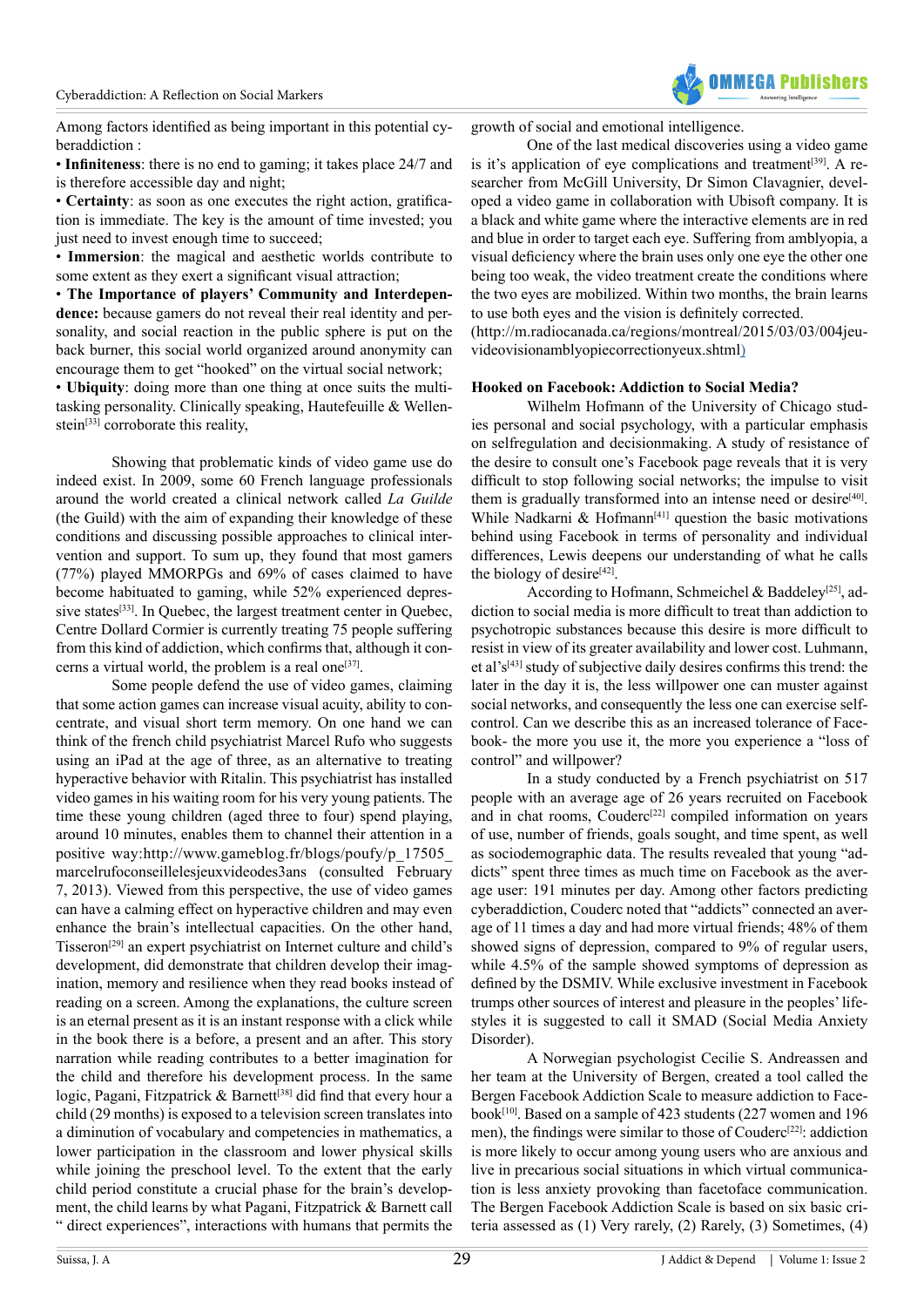

Often, and (5) Very often:

• You spend a lot of time thinking about Facebook or planning how to use it

- You feel an urge to use Facebook more and more
- You use Facebook in order to forget about personal problems • You have tried to cut down on the use of Facebook without

success

• You become restless or troubled if you are prohibited from using Facebook

• You use Facebook so much that it has had a negative impact on your job/studies

If you have at least four of these six characteristics, and when you are afraid to disconnect from Facebook because you think you are going to miss something important, you may be "addicted" to Facebook. Said differently, the more you are connected, the more lonely you are in terms of real social ties.

## **Conclusion and Outlook:**

 To sum up, although we are all candidates for different addictions, there is no doubt that when the primary motivation is pleasure, the likelihood of developing a problem is very low or even non-existent. For example, one might consider the great majority of people who are moderate drinkers of alcohol when the ritual associated with its use (not misuse) is connected with pleasure, conviviality, and sharing. On the other hand, when the primary motivation is to escape from difficulties related to work stress, loneliness, boredom, low selfesteem, or identity or mental health problems, the chances of triggering an addiction are higher.

Another positive marker, which is more related to personality, complementing our understanding of the cycle, is when a person has many sources of interest and satisfaction in his/ her lifestyle $[42]$ . Equipped with these assets, the individual is less likely to become dependent because he/she can tap into a variety of personal and social resources that constitute protective factors. Insofar as environment in the public arena encourages certain norms and behaviors as being socially desirable and discourages others, one can better understand the centrality of environment in determining what is acceptable and what is not $[2,44]$ . Some Canadian experts and therapists propose also Internetbased interventions for gamblers who develop addictions<sup>[45]</sup>. The use of technologies and social networks has completely changed our social relationships and the process of socialization. This multitasking approach to social reality and communications has a number of positive aspects but also some potentially harmful ones<sup>[2]</sup>. Despite the growth in knowledge regarding cyberaddictions, the study of this phenomenon is still in its beginnings. As technology continue to grow at its current speed, mental health professionals should be aware of the spectrum of Internet Addiction (IA), and work towards implementation of preventive, diagnostic and treatment strategies $[4]$ .

Although cyberaddiction is a way of escaping from reality, the virtual behavior often stems from more profound suffering and is directly related to feelings (low selfesteem, anger, sadness, etc). It is important to act proactively and preventively by giving young people and their parents objective, nonmoralistic information about the potential harmful consequences associated with video games and Facebook (depression, romantic breakups, family problems, cyberbullying). Parents can feel helpless when they realize that their children are already hooked and dysfunctional in their lifestyle. Preventive practices aiming at informing the parents and schools about this « silent epidemy » cannot be harmful, it can only create more constructive conditions to share their concerns and find positive alternatives.While the dominant medical model privileges *symptomatology instead of etiology* without tackling the context that gave birth to these conditions, could we not include psychosocial determinants in our intervention perspective? Is there room for a more unified and multifactorial approach in the DSM5 [?\[46\]](#page-4-24)

In light of these observations, we can conclude that there are different schools of thought regarding the place that video games and Facebook can or should occupy in social life. Given that games and social media have become more popular and are clearly here to stay, would it not be appropriate to favor a harm reduction approach, rather than aiming to control and legislate them?

## **References**

<span id="page-3-0"></span>1. [Billieux, J., Pierre.M., Olatz lopez-fernandez., et al. Can disordered](http://link.springer.com/article/10.1007%2Fs40429-015-0054-y#/page-1) [mobile phone use be considered a behavioral addiction? An update](http://link.springer.com/article/10.1007%2Fs40429-015-0054-y#/page-1) [on current evidence and a comprehensive Model for future research.](http://link.springer.com/article/10.1007%2Fs40429-015-0054-y#/page-1) [\(2015\) Curr Addict Rep 2\(2\): 156-162.](http://link.springer.com/article/10.1007%2Fs40429-015-0054-y#/page-1)

<span id="page-3-7"></span>2. [Suissa, J.A. Cyberaddictions: toward a psychosocial perspective.](http://www.ncbi.nlm.nih.gov/pubmed/25173593) [\(2014\) Addict Behav 39\(12\): 1914-1918.](http://www.ncbi.nlm.nih.gov/pubmed/25173593)

3. [Ko, C.H.,Yen, J.Y.,Yen, C.F., et al. The association between Internet](http://www.ncbi.nlm.nih.gov/pubmed/22153731) [addiction and psychiatric disorder a review of the literature. \(2012\) Eur](http://www.ncbi.nlm.nih.gov/pubmed/22153731) [Psychiatry 27\(1\): 1-18.](http://www.ncbi.nlm.nih.gov/pubmed/22153731)

<span id="page-3-8"></span>4. [Pezoa Jares, R.E., Espinoza Luna, I.L., Vasquez Medina, J.A. Inter](http://www.omicsonline.org/internet-addiction-a-review-2155-6105.S6-004.php?aid=10923)[net Addiction: A Review. \(2012\) J Addict Res Ther S6.](http://www.omicsonline.org/internet-addiction-a-review-2155-6105.S6-004.php?aid=10923)

5. Nadeau, L., et al. Internet addiction: state of knowledge, manifestations and intervention strategies. (2011) Dollard Cormier center. Montreal Quebec, Canada.

6. Perraton, C., Fusaro, M., Bonenfant, M. Socialization and communication in video games. (2011) The University Press of Montreal. Canada.

<span id="page-3-1"></span>7. [Gaetan, S., Therme, P., Bonnet, A. The addictive use of video games](http://www.em-consulte.com/article/983959/l-utilisation-addictive-des-jeux-video-est-elle-un) [is it an adaptive solution to the self-perception and depressive symp](http://www.em-consulte.com/article/983959/l-utilisation-addictive-des-jeux-video-est-elle-un)[tomatology in young adolescents \(11-14 years\). \(2015\) Neuropsychia](http://www.em-consulte.com/article/983959/l-utilisation-addictive-des-jeux-video-est-elle-un)[try of Childhood and Adolescence 63: 250-257.](http://www.em-consulte.com/article/983959/l-utilisation-addictive-des-jeux-video-est-elle-un)

8. [Hellman, M., Schoenmakers, T.M., Nordstrom, B.R., et al . Is there](http://www.researchgate.net/publication/262838775_Is_there_such_a_thing_as_online_video_game_addiction_A_cross-disciplinary_review) [such a thing as online video game addiction? A cross disciplinary re](http://www.researchgate.net/publication/262838775_Is_there_such_a_thing_as_online_video_game_addiction_A_cross-disciplinary_review)[view. \(2013\) Addiction Research and Theory 21\(2\): 102-112.](http://www.researchgate.net/publication/262838775_Is_there_such_a_thing_as_online_video_game_addiction_A_cross-disciplinary_review)

9. [Coulombe, M. The endless world of video games. \(2010\) Presses](https://www.erudit.org/revue/as/2011/v35/n1-2/1006389ar.pdf) [Universitaires de France Collection Human nature.](https://www.erudit.org/revue/as/2011/v35/n1-2/1006389ar.pdf) 

<span id="page-3-6"></span>10. [Andreassen, C.S., Torsheim, T., Brunborg, G.S., et al. Development](http://www.ncbi.nlm.nih.gov/pubmed/22662404) [of a Facebook addiction scale. \(2012\) Psychol Rep 110\(2\): 501-517.](http://www.ncbi.nlm.nih.gov/pubmed/22662404)

<span id="page-3-5"></span>11. [Levard, O., Soulas, D. Facebook : my friends , my loves ... of shit !](http://www.michalon.fr/index.asp?navig=catalogue&obj=livre&no=500059) [\(2010\) Michalon Éditions.](http://www.michalon.fr/index.asp?navig=catalogue&obj=livre&no=500059)

<span id="page-3-2"></span>12. [Ipsos MediaCT. The 2014 essential facts about the computer and](http://www.theesa.com/wp-content/uploads/2014/10/ESA_EF_2014.pdf) [video game industry. \(2014\)](http://www.theesa.com/wp-content/uploads/2014/10/ESA_EF_2014.pdf)

<span id="page-3-3"></span>13. [Ipsos MediaCT. Videogames in Europe \(2012\) Consumer study. Eu](http://www.isfe.eu/sites/isfe.eu/files/attachments/euro_summary_-_isfe_consumer_study.pdf)[ropean summary report.](http://www.isfe.eu/sites/isfe.eu/files/attachments/euro_summary_-_isfe_consumer_study.pdf)

<span id="page-3-4"></span>14. [Brunborg, G.S., Hanss, D., Mentzoni, R.A., et al. Core and periph](http://www.ncbi.nlm.nih.gov/pubmed/25826043)[eral criteria of video game addiction in the Game Addiction Scale for](http://www.ncbi.nlm.nih.gov/pubmed/25826043) [Adolescents. \(2015\) Cyberpsychol Behav Soc Netw 18\(5\): 280-285.](http://www.ncbi.nlm.nih.gov/pubmed/25826043)

15. [Brunborg, G.S., Mentzoni, R.A., Melkevik, O.R., et al. Gaming](http://www.tandfonline.com/doi/abs/10.1080/15213269.2012.756374) [addiction, gaming engagement, and psychological health complaints](http://www.tandfonline.com/doi/abs/10.1080/15213269.2012.756374) [among Norwegian adolescents. \(2013\) Media Psychology 16\(1\): 115-](http://www.tandfonline.com/doi/abs/10.1080/15213269.2012.756374) [128.](http://www.tandfonline.com/doi/abs/10.1080/15213269.2012.756374) 

16. [Choo, H., Gentile, D.A., Sim, T., et al. Pathological videogaming](http://www.ncbi.nlm.nih.gov/pubmed/21165520) [among Singaporean youth. \(2010\) Ann Acad of Med Singapore 39\(11\):](http://www.ncbi.nlm.nih.gov/pubmed/21165520)